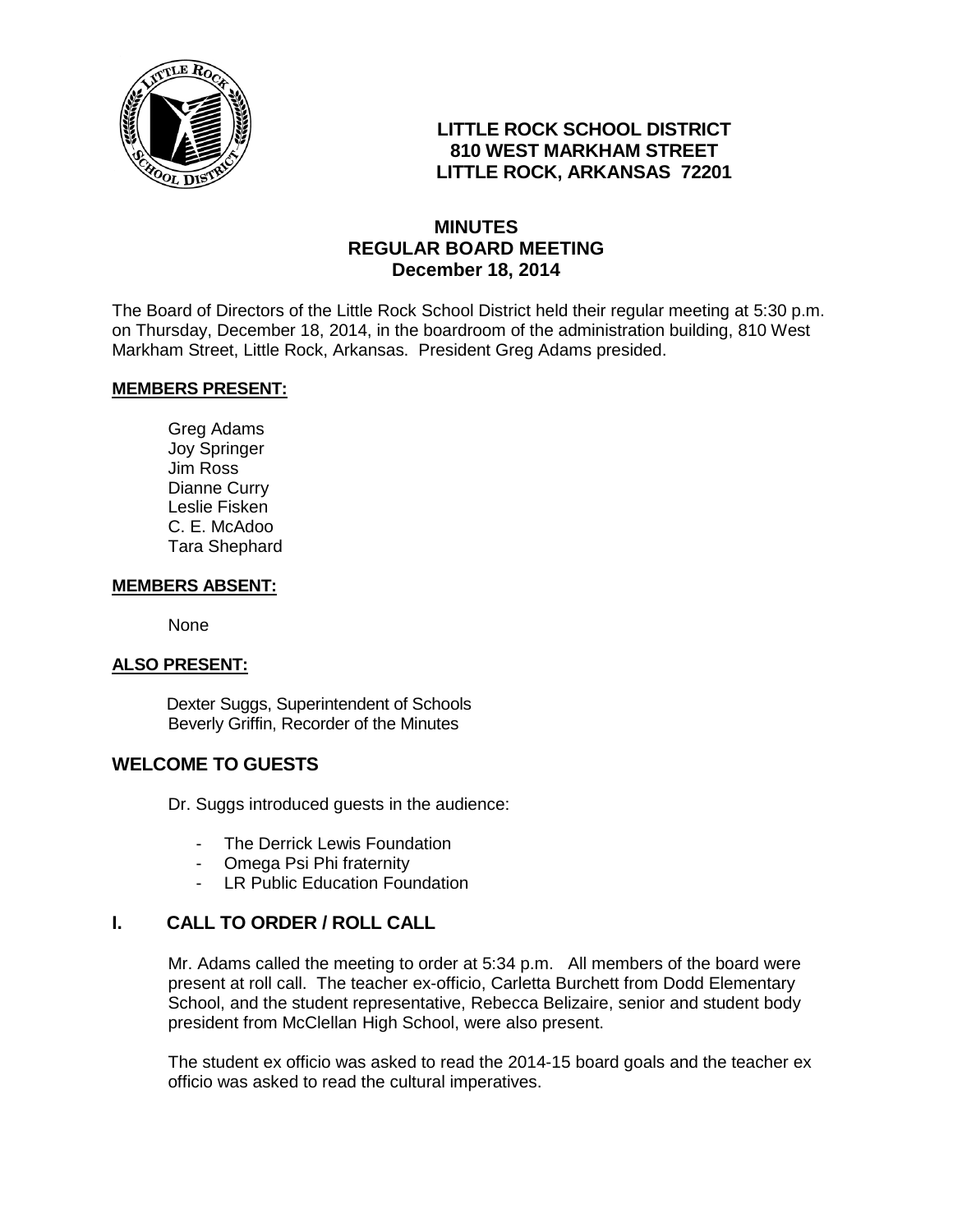#### **SUSPENSION OF THE RULES**

Mr. McAdoo made a motion to suspend the rules to add the approval of a Board Statement for presentation to the ADE Academic Distress Committee, Ms. Curry seconded the motion, and with no vote it was **approved by consensus**.

Mr. McAdoo then moved that the Board develop a statement for submission to the ADE Academic Distress Committee. The statement would outline the Board's view of the challenges for the district, the processes in place to meet those challenges, and the Board's commitment to responsibly address the challenges for the benefit of students. This statement would be presented to the ADE on January  $7<sup>th</sup>$ .

Ms. Curry spoke in support of the motion and stated she would like to form another committee to work with achievement in our schools. It was agreed this would be for discussion at the next C & I worksession.

Ms. Springer, Ms. Curry and Mr. Adams agreed to work together to develop a written statement to be submitted to the ADE prior to the 7<sup>th</sup>. The motion **carried unanimously**.

#### **II. REPORTS/RECOGNITIONS/PUBLIC COMMENTS**

#### **A. Citations / Commendations**

Dr. Suggs and Pamela Smith introduced members of the Men of Omega Psi Phi Fraternity and the Derrick Lewis Foundation. These organizations work side by side in a partnership which provides back to school supplies and mentoring to LRSD students. They are currently working together to provide bicycles to Washington Elementary School preschool students.

Dr. Lewis addressed the board noting the Omega Psi Phi fraternity had an 18 year partnership with the LRSD which started at Mitchell Elementary school. They now work at Washington Elementary, mentoring and providing role models for young men and women. Dr. Lewis expressed appreciation for Principal Snyder for extending hospitality and trust in their organization as they work with the students at Washington.

The Athlete of the Month, Keith Hayes, was selected for his exceptional performance in the classroom as well as on the basketball court. His coach, Chris Threatt, reported that Keith averages 20 points per game, leading the charge at McClellan. Keith has been accepted to the University of Massachusetts in Boston. Keith spoke briefly accepting the certificate and stating he was honored to receive the recognition.

#### **B. Remarks from Citizens**

Jerry McClure, employee in maintenance, yielded his time to Kenny Fisher. Mr. Fisher addressed the board regarding "meet and confer" concerns in Maintenance and Operations. He distributed information concerning overtime and how it is to be paid in the future. He expressed opposition to the decision to pay overtime as part of the regular paychecks on the 1<sup>st</sup> and 15<sup>th</sup>. The overtime has previously been paid on a separate monthly supplemental check. He believes this change is in violation of the meet and confer agreement.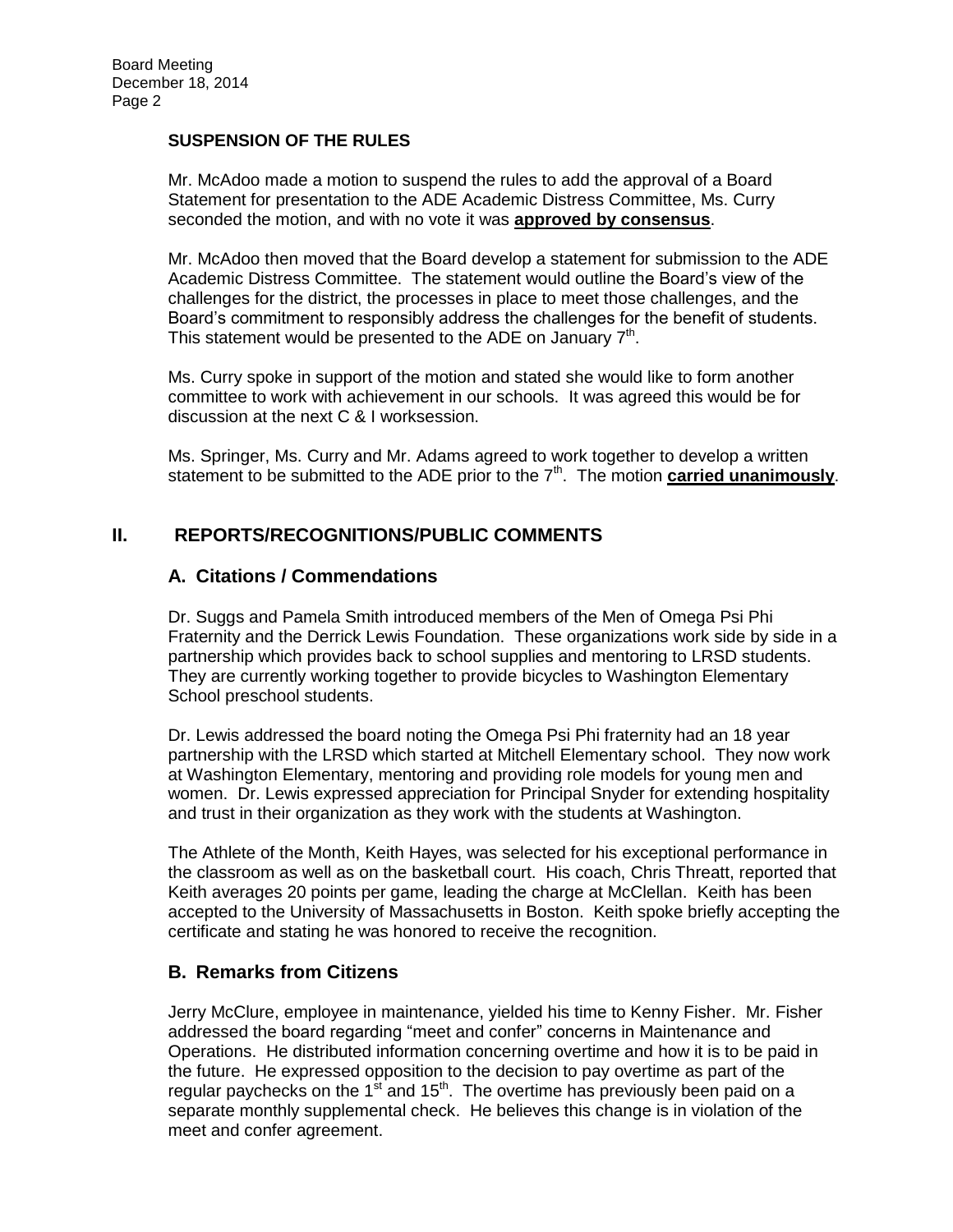Board Meeting December 18, 2014 Page 3

> Terry Richard thanked Dr. Suggs and Mr. Burton for their work with the transition of Hall High School. He spoke on behalf of LULAC and in support of the newcomers' center at Hall. He noted that many of those connected to Hall High don't know or understand the implications of the reconfiguration. He had attended the community forum at Hall the previous week, and noted that many in the audience were Latinos who are afraid the newcomers' center is going to be removed. He expressed support for the newcomers' center and asked for the services provided to the students to be strengthened. He noted the increasing number of Latinos coming into the system at all grade levels and he expressed appreciation for the involvement of the board. He also asked that the newcomers' center be reflected in the promotional flyers and other information that is distributed during the transition.

## **C. Donations of Property**

Rebecca Belizaire, student ex officio, read the list of recent donations to the district. Ms. Shephard made a motion to accept the donations; Ms. Curry seconded the motion and it **carried unanimously**. The donations are listed in the following chart:

| <b>SCHOOL/DEPARTMENT</b>                     | <b>ITEM</b>                                                                                       | <b>DONOR</b>                                         |
|----------------------------------------------|---------------------------------------------------------------------------------------------------|------------------------------------------------------|
| <b>Baseline Elementary School</b>            | Donation of refreshments for<br>"Party with the Principal" valued at<br>\$250.00                  | First Assembly Of God, LR<br>Campus                  |
| <b>Brady Elementary School</b>               | Donation of \$150.00 cash for Fall<br>Fest                                                        | <b>Barron Veterinary Clinic</b>                      |
| <b>Brady Elementary School</b>               | Donation of \$100.00 cash for Fall<br>Fest                                                        | Dr. Maryscott Glasgow                                |
| Dunbar Middle School                         | Donation of \$500.00 cash                                                                         | Anonymous                                            |
| Geyer Springs Gifted and Talented<br>Academy | Donation of \$100.00 cash for<br>purchase of uniforms                                             | St. Andrew United Methodist<br>Church of Little Rock |
| Hall High School                             | Donation of Frigidaire refrigerator<br>valued at \$613.68                                         | Catherine and Charles<br>Coleman                     |
| JA Fair High School                          | Donation of \$200.00 cash to the<br><b>Band Program</b>                                           | The Church at Rock Creek                             |
| Pulaski Heights Middle School                | Donation of \$10801.90 for<br>landscape improvements from<br>Landscape Design and<br>Developments | PTA/PTSA                                             |
| Romine Elementary School                     | Donation of \$200.00 for Fall<br>Festival                                                         | Calvary Church of the<br>Nazarene                    |
| Romine Elementary School                     | Donation of \$100.00 for Fall<br>Festival                                                         | Affirmative Risk Management                          |
| Romine Elementary School                     | Donation of \$200,00 for Fall<br>Festival                                                         | <b>Hunter United Methodist</b><br>Women              |
| Hamilton Learning Academy                    | Donation of gift card valued at<br>\$50.00                                                        | Wal-mart                                             |

#### **DONATIONS**

# **D. Update: LR Public Education Foundation**

President of the Public Education Foundation, Robert Cabe, addressed the board regarding their work in reconstituting the foundation. He introduced their Board members and asked them to stand to represent their enthusiasm and support for the LRSD. He introduced Antoine Phillips, chairman of the Foundation executive committee. Mr. Phillips noted he was a proud McClellan High School graduate who is now practicing law with the Wright Lindsey & Jennings firm.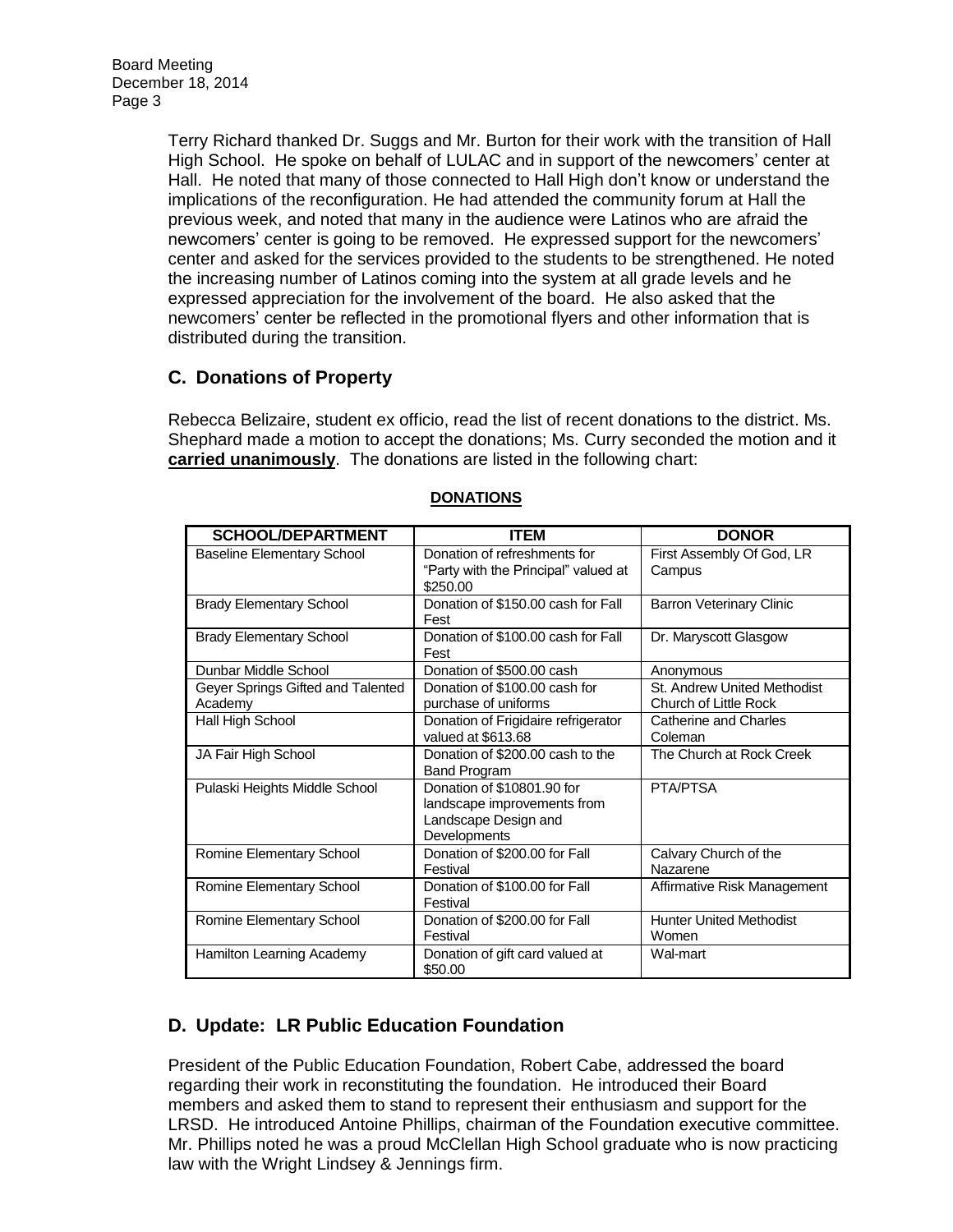Mr. Phillips provided a PowerPoint overview which highlighted the foundation's efforts for building community connections to sponsor events, including the annual Academic Signing Day. Since the foundation was established, they have raised over \$2.5 million to support student achievement in the LRSD. They sponsored the Innovative Idea Grants Program, which awarded \$450,000 to 142 teachers across the LRSD. They also partner in the Promise Neighborhood Initiative which established partnerships to support students within the midtown section of Little Rock.

Members of the foundation board will be meeting with LRSD stakeholders to determine which PEF initiatives should continue and be supported by foundation funding. They will include Dr. Suggs, LRSD Board members, LRSD staff, the LREA, the PTA and representatives from the city.

Ms. Curry and Ms. Shephard expressed appreciation for reestablishing the committee and for their time in making the presentation to the Board. Ms. Fisken and Mr. Adams also thanked them for their past support and for their commitment to revitalize the foundation to the benefit of LRSD students.

## **E. Legal Update**

Mr. Heller reported briefly. There was nothing new to report on the litigation front; five cases are pending in court at the present time. None of them are close to trial.

Ms. Shephard asked for his opinion on the question of paying overtime to the maintenance employees. Ms. Curry inquired about an article regarding the Pulaski County facilities issues.

Mr. Heller reported there was a hearing involving the Pulaski County Special School District and the Joshua Intervenors which was for the purpose of resolving the remaining issues where the county isn't unitary. This hearing also involved the implications of the Jacksonville district being removed from the county district.

### **F. Little Rock PTA Council**

No representative present.

### **G. Little Rock Education Association**

Cathy Koehler greeted the board and wished everyone a happy holiday. She commented that the LREA has no authority to hire or evaluate any employees. They also don't have the authority to discipline or recommend anyone for termination. She responded to comments regarding the principals in Springdale being allowed to hire their own staff, and that here the principals inherit the staff present in the building when they are appointed as principal. She noted the exception was during the reconfiguration of Forest Heights and Geyer Springs. In the LRSD, principals must use the process to document and remove ineffective staff. It was her belief that the LRSD doesn't have a contract problem, but an inept administrative process. She stated principals are being directed to take action against employees in violation of policy or law, jumping from step one to step 5 in an effort to circumvent the process.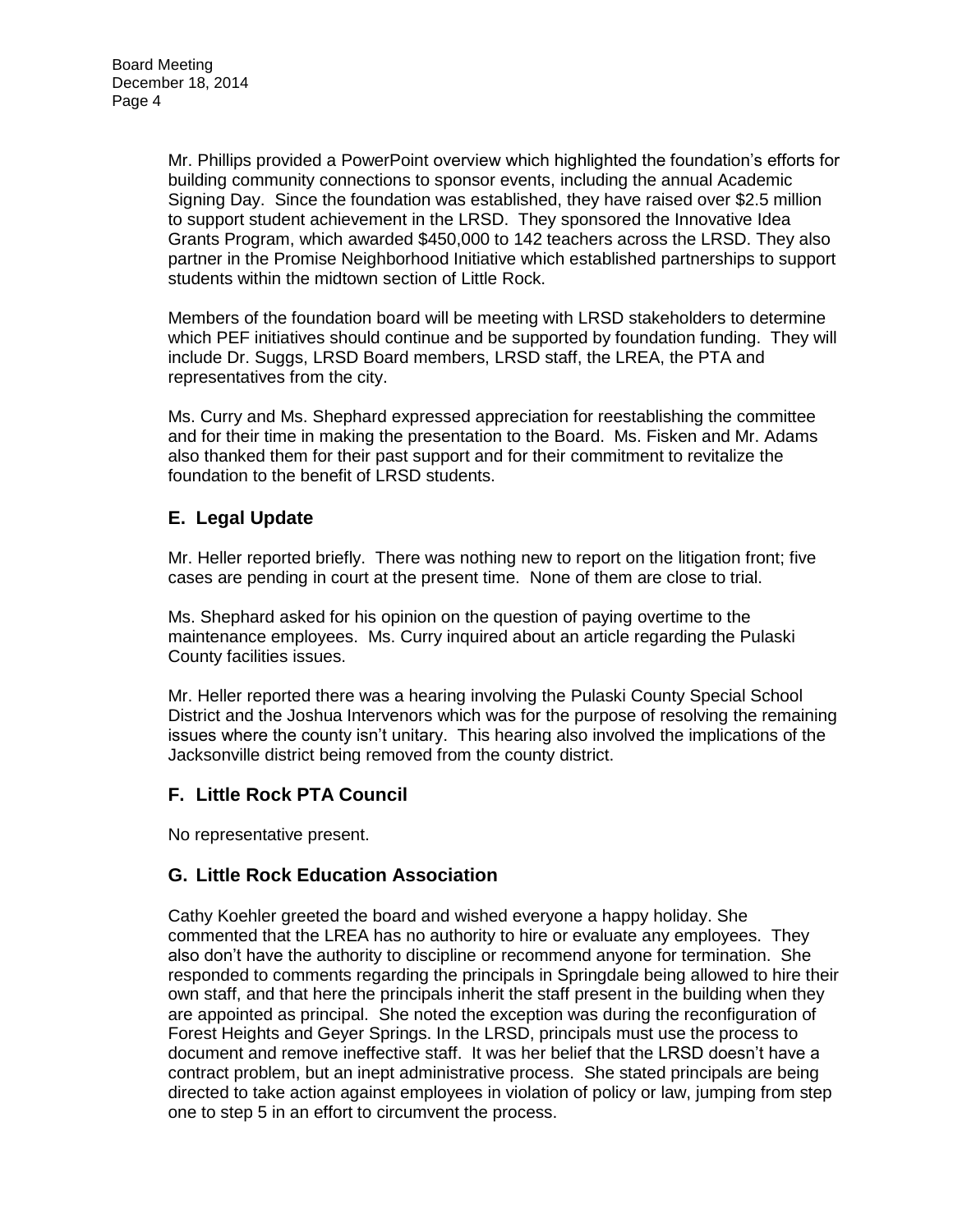Ms. Koehler continued to say the LRSD should hire an independent firm to poll employees to see if employees support the academic environment and to determine whether the discipline policy is being followed. She noted comments from the board's worksession where the McClellan principal stated he has buy-in from 60-70% of the staff. She challenged him to explain how he came up with this estimation.

Ms. Koehler continued and was making accusing and derogatory comments about the principal of McClellan. Mr. Adams requested she cease the comments which were personal and demeaning and directed to one individual. During the discussion, Mr. Adams requested the cameras be turned off. There was additional discussion with Dr. Ross and Ms. Springer requesting the cameras be turned back on.

Ms. Fisken told Ms. Koehler that although she was interested in what she had to say, it was not appropriate to call out any individuals by name in a public meeting.

Mr. Heller was asked his opinion, and he agreed the cameras should stay on, but it was the Board's right to impose limitations on the comments made to maintain a level of civility. Public meetings should be public, and if the meetings were normally televised the cameras should remain on. It is up to the Board president to maintain order in the meeting, and that includes enforcing the Board's policies.

Mr. McAdoo agreed saying the speaker doesn't have to name anyone individually. Information can be presented without identifying the individual. Ms. Curry asked for a process where dialogue specific to one individual can take place outside the public meeting.

Mr. Adams commented, saying speakers who come to the podium naming and individual puts the district in jeopardy by not allowing that employee and opportunity to defend themselves or speak on their own behalf. He asked for individuals who sign up to speak to remember this is not the forum for publically maligning anyone. Board meetings are for the purpose of doing the business of the district. We have to protect people's rights to not be publically maligned.

Ms. Koehler closed her remarks by saying the staff at McClellan feels they are demoralized and she asked whether the principal has done what is necessary to create a climate where teachers want to come to work.

### **IV. REPORTS AND COMMUNICATIONS**

#### **A. Remarks from Board Members**

Mr. McAdoo wished everyone a happy holiday season, and thanked teachers and district employees for their work. Ms. Curry also wished everyone safe and happy holidays.

Ms. Springer reported she had visited Gibbs Magnet School, and was pleased with her visit. She extended apologies to Baseline Elementary for not being able to attend their program.

Ms. Shephard reported she had attended the holiday program at Dodd. She commended the interim principal, Mr. Carlock, for his efforts at providing immediate feedback on classroom monitoring and observations. Teachers at Dodd commended him for filling in during Ms. Mitchell's absence.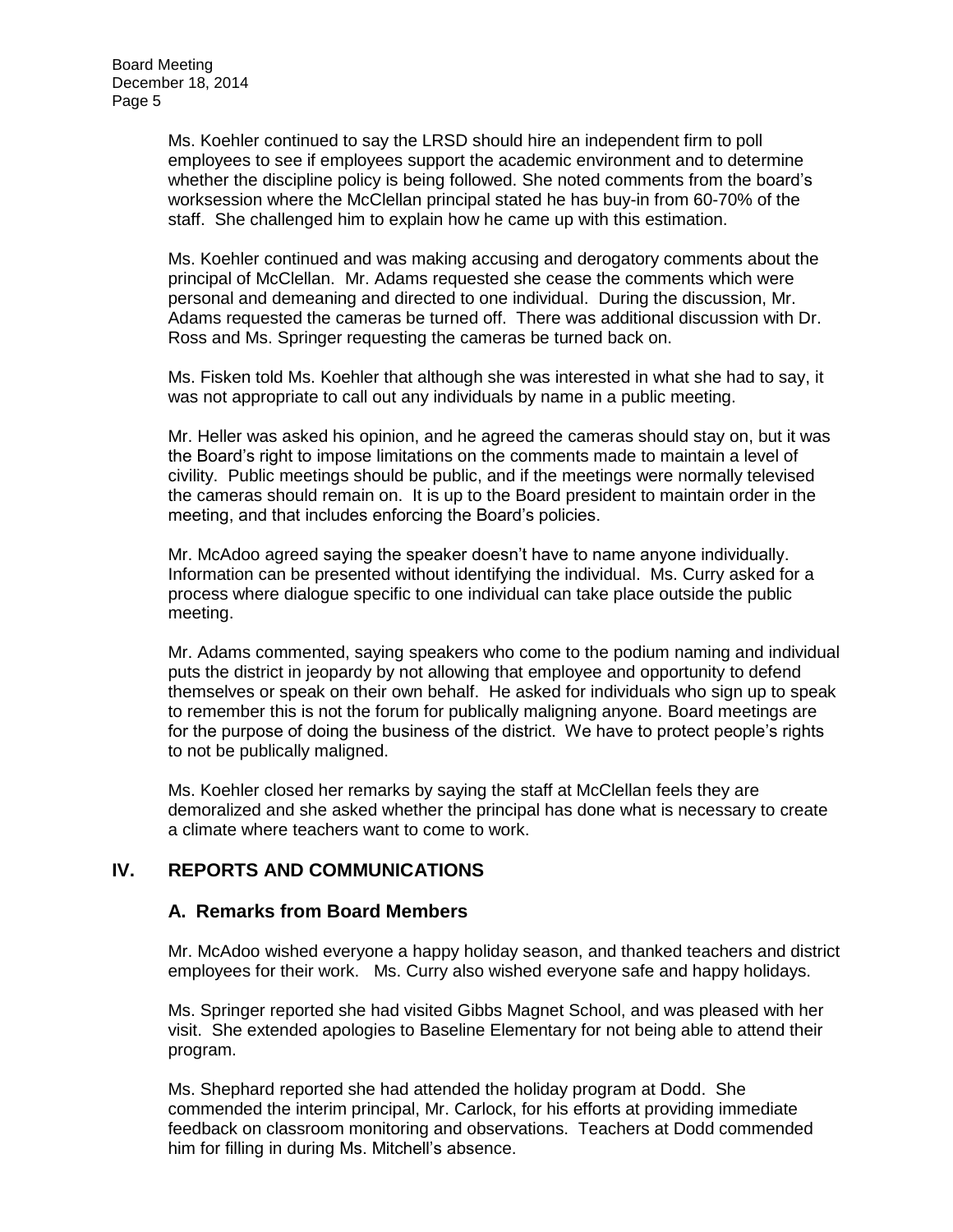Ms. Fisken commented on the Forest Heights STEM Academy youth entrepreneur showcase. This activity involved students designing a business plan, developing a model, and designing their own currency. The FHSA team made it to the statewide expo to be held on January 16<sup>th</sup>. She also noted the robotics team at Forest Park elementary school made it to the statewide finals. It's the first time an LRSD team made it to the finals and, competing against middle schools, came in at  $14<sup>th</sup>$  in the state.

Mr. Adams congratulated Mr. McAdoo on the publication of a book about working together. He had attended the medieval feast at Mabelvale Middle last weekend where the students are raising money for the choir to travel to Carnegie Hall. He commented on the board's efforts to work together as a team and to focus on their common interest in educating children. He said he felt when passions flow over it is his role as president to assist and attempt to keep the board from getting off track.

He again asked that the pictures of board members be removed from the room and replaced with pictures of children. When we are doing our business we should look up and see the faces of the children we are working for. "We have to get past our differences in order to do the best we can for our kids."

#### **SUSPENSION OF THE RULES**

Mr. McAdoo made a motion to suspend the rules to consider an item concerning the strategic plan. The motion was seconded by Ms. Curry, and **carried unanimously**.

Dr. Suggs noted the Strategic plan currently in place doesn't expire until 2015, but agreed that it was time to begin development of a new plan. Strategic planning is something that takes time and commitment from all stakeholders.

Mr. McAdoo quoted from a book by Al Sharpton and then made a motion for the board to excuse the superintendent until the LRSD receives a current updates to the strategic plan. Ms. Springer seconded the motion.

Mr. McAdoo spoke to his motion saying something needed to be done about the piecemeal method of presenting information to the board. He felt this avenue would give the superintendent time to develop a strategic plan.

Dr. Ross spoke in opposition to the motion, agreeing that it is time to begin developing a new strategic plan for 2015. The plan currently in place is not effective, but coming up with a new plan will involve meetings with staff, board, and the community.

Ms. Curry also spoke in opposition to the motion, saying the board, the superintendent, and the staff has to be involved in the planning. It is important to look at what we currently have and get back on track in order to see growth in achievement.

Ms. Shephard agreed that the district needs a new Strategic Plan, but she would like to see from the administration, based on the plan, what progress has been made. When a new plan is developed, she would like to see how the 1:1 initiative fits into the plan. How do school reconfigurations fit into the Plan? When we lose the desegregation funding, how will that fit into the plan?

Ms. Springer commented, in looking at the Strategic plan, no progress reports or updates on the implementation have been made for some time. Do we have any follow up reports as to how well we have implemented the plan?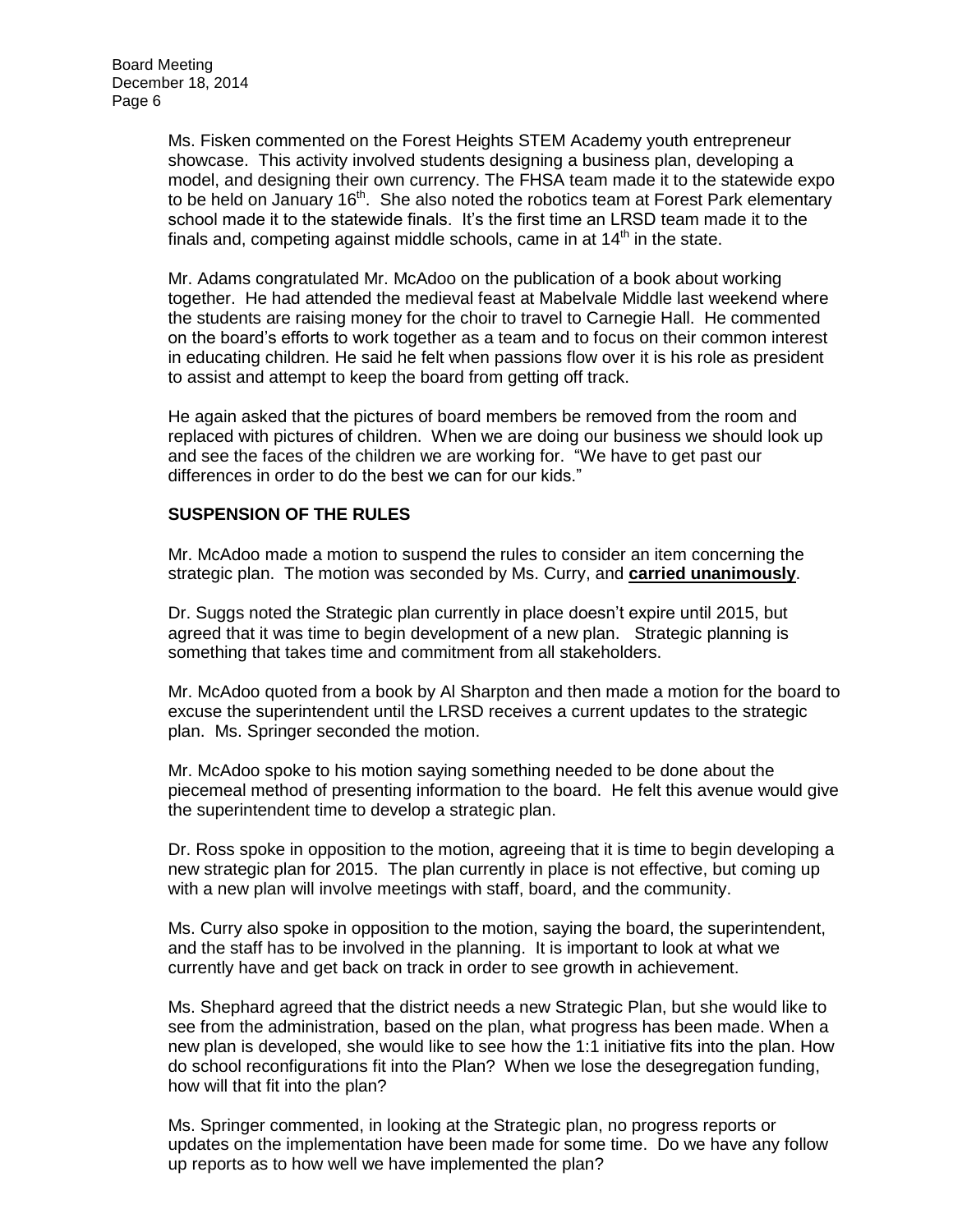Dr. Suggs agreed that the plan has not been followed. There are things that have not been done, but he didn't recommend having a superintendent write a plan in isolation. Developing a strategic plan has to include a group of stakeholders. The plan must have a vision, but it has to be the vision of the board and the community. He agreed it was his responsibility to facilitate the process, but not his responsibility to develop the plan in isolation.

Ms. Curry suggested the board review the plan every year to "tweak" it to ensure everyone is working to implement the action plans.

Mr. McAdoo asked how the budget fits into the strategic plan as far as the loss of funding from the state. He stated the budget and strategic planning efforts should be coordinated as far as the decisions regarding elimination of staff. He then withdrew his motion and Ms. Curry withdrew the second.

Mr. McAdoo then stated a motion: "in consultation with the board and superintendent, update the current strategic plan for the betterment of the students in the district and begin the process of developing a new strategic plan." Ms. Springer seconded the motion, and it **carried unanimously**.

### **B. Update: Schools on Academic Distress**

Mr. Adams reported to the audience that the board had met for 5 hours last Thursday night gaining information on the progress that is being made toward academic achievement in the schools designated in academic distress.

Dennis Glasgow was present to provide a brief oral report. A comparative review of the feedback reports from the schools on academic distress and comparable schools not on academic distress had been completed. All of the principals received the same professional development sessions.

He also reported on the recent site visit to Springdale to look at how they work with their English Language Learner student population. They visited Jones Elementary, George Elementary, Senora Middle School, George Junior High, Tyson Middle School and Harbor High; all schools with large population of high poverty and English Language Learners. Feedback reports were gathered from the administrators who went on the visit, and information was gathered during the visit to assist in the manner we teach our ELL student population.

Ms. Springer requested a progress update on the curriculum audit. The providers who have responded to the RFP were the American Institute of Research, McKrell Mid-America Region, and Curriculum Management Systems, Inc. Mr. Glasgow responded to questions from the board and agreed to send information from the RFP's to the board in the Friday update. The administration will be recommending Curriculum Audit Management, Inc. in January.

# **C. LRSD Quarterly Report, Vol. 2, No. 1**

At the agenda meeting Dr. Danielle Cummings provided an overview of the quarterly report which was included in the Board's agenda.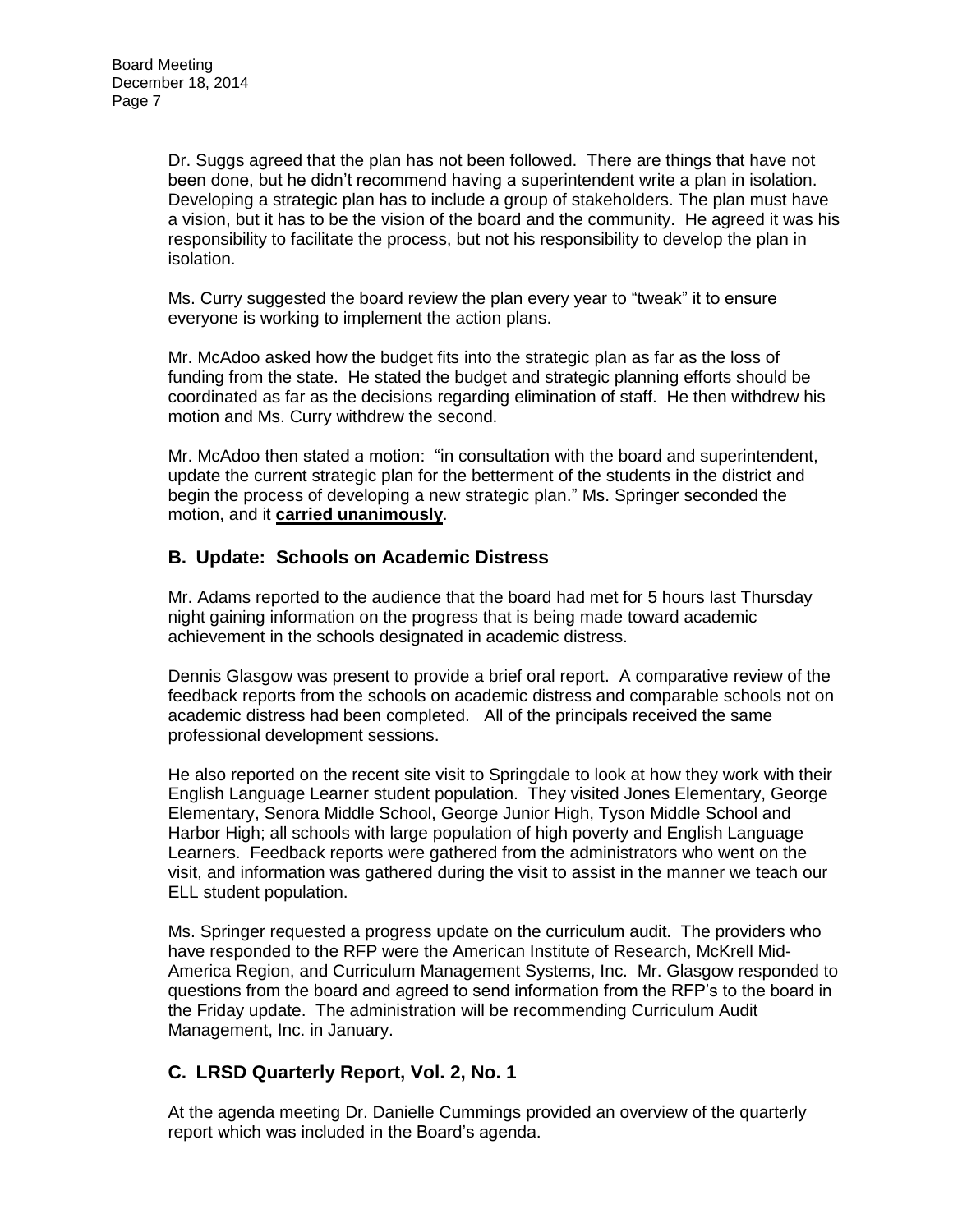Board members requested additional information by grade level, by race & gender, inclusive of all schools in the district, not just the academically distressed schools. They asked Dr. Cummings to attend the December  $18<sup>th</sup>$  meeting to complete the report.

The follow up meeting on the  $18<sup>th</sup>$  included discussion and an expression of concerns from the board including administrator absences, use of substitutes in core subject areas, and building level absence information.

Ms. Springer asked how the criteria for review were established. The major factors were identified by administrators and included student attendance, conduct, discipline, and teacher attendance. The administration and Dr. Suggs identified the major factors to be included in the study.

## **D. Update: Hall High Reconfiguration**

Mr. Burton provided an overview of progress in the Hall High Reconfiguration planning. He expressed appreciation for the attendance at the meeting Monday evening, and he recognized Dr. Richard for attending and for assisting in the presentation. He acknowledged the importance of getting information to the audience, especially information surrounding the Hall High newcomers' center. The committee will analyze the programs that are working well at Hall, and will make recommendations based on that study. He noted Dr. Richard is a part of the committee.

### **E. Discussion: Auditors' Investigation**

Information had been provided by Mr. Becker in the previous week's Friday update. The reports were sent again for those who did not recall seeing them. Mr. Becker was present to respond to questions.

### **F. Update: 1:1 Computer Refund**

At the agenda meeting, the board requested information on refunds to parents of insurance fees paid for use of IPads. Board members requested information on the 1:1 initiative from the last school year and asked for an action item to be added to the December meeting agenda.

### **V. CONSENT ITEMS**

There were no objections to the consent agenda, and it was **approved**.

### **A. Minutes**

Minutes from meetings held on November 13<sup>th</sup> with continuation on November 19<sup>th</sup>, and from November  $20<sup>th</sup>$  were presented for review. They were approved with no objections.

#### **B. Internal Auditors Report**

Mr. Becker's report was provided as part of the board's agenda. Approved with no additional comments.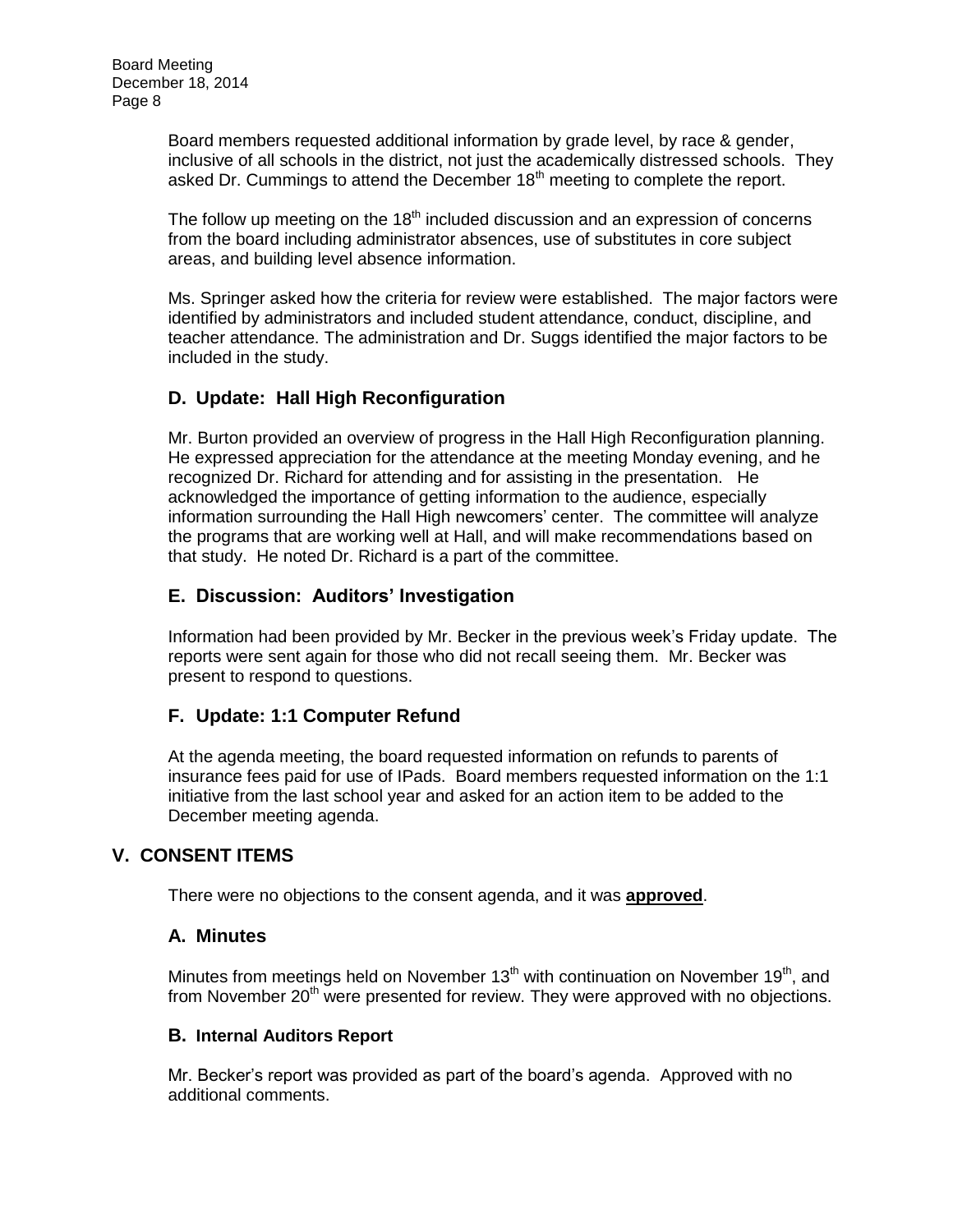## **VI. BOARD POLICY AND REGULATIONS REVIEW**

## **A. Second Reading: Board Policy Revision – GBEC Drug Free Workplace**

Linda Young was present at the November board meeting to respond to questions regarding the update to policy GBEC. This policy addresses the basic elements of the Drug-Free Schools Act of 1988 and the Drug-Free Schools and Community Act Amendments of 1989. A policy of this nature is required for the district to be eligible to receive federal grant funds. Ms. Shephard made a motion to approve GBEC on second reading. Mr. McAdoo seconded the motion, and it **passed 6-1**, with Dr. Ross voting no.

## **B. Second Reading: Board Policy Revision IKF General Education Graduation Requirements**

Revisions to policy IKF, General Graduation Requirements, were discussed at the agenda meeting and were approved on first reading in November. Ms. Fisken moved to approve, seconded by Mr. McAdoo. The motion to approve **carried unanimously**.

## **C. Second Reading: Board Policy Revision – JCA School Choice**

Board policy JCA, School Choice, was approved in November on first reading revision. Due to the LRSD being granted unitary status by the courts, and in order to comply with Act 1227, Arkansas Opportunity Public School Choice Act of 2013, the policy was revised and presented for board review. Linda Young was present at the November meeting to respond to questions. There was no additional discussion. Ms. Fisken moved to approve on second reading. Ms. Shephard seconded the motion and it **carried unanimously**.

### **D. First Reading: Board Policy Revision: GBECA Drug Testing Policy**

The scope of the Drug Testing Policy GBECA was revised to specify that all employees injured on the job are subject to post-accident drug testing where there is a reason to suspect that drugs or alcohol could be a factor. Reasonable suspicion is clearly defined within the policy. Additional revisions clarify steps for the collection procedure and the self-referral option. Ms. Fisken moved to approve; Ms. Shephard seconded the motion and it **carried 6-1**, with Dr. Ross voting no.

# **E. Resolution: Proposal on Future Board Travel**

Ms. Shephard and Ms. Curry reported they had developed some guidelines, but did not create a full resolution. They had a conversation with Mr. Bailey regarding the budget and expenses, but were not prepared to make a recommendation at this time.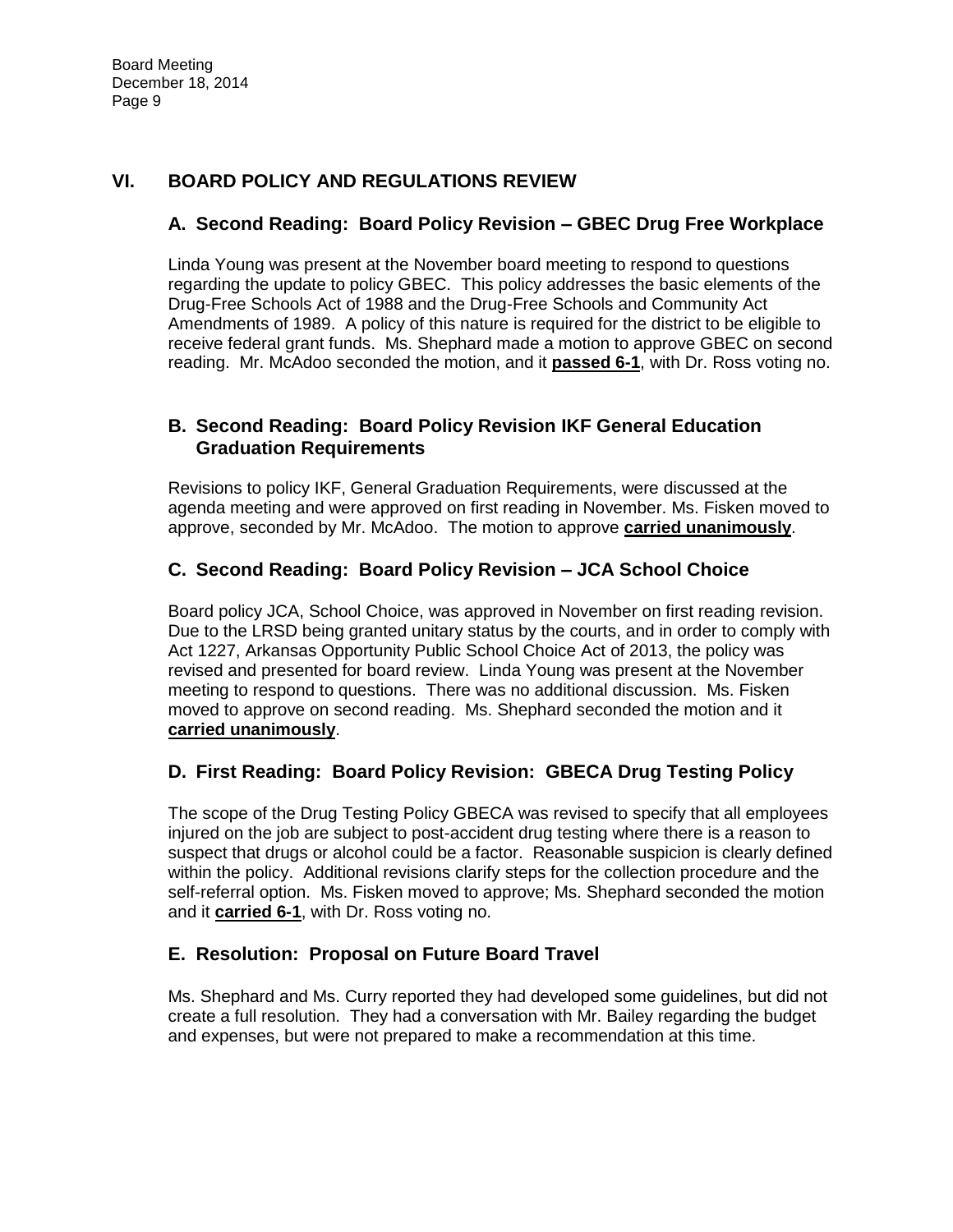## **VII. ADMINISTRATION**

## **A. Budget Efficiency Advisory Committee**

Dr. Suggs reported and provided a list of the committee members for the board's review and approval. Three teams will review budgeting operations in the areas of facilities, salaries and personnel, and maintenance and operations. Reports to the Board will be based on the observations and findings of the committees. Board members requested a list of the meeting dates once those are established.

The administration requested permission to establish the BEAC. Ms. Fisken moved to approve the creation of the BEAC utilizing the members listed on the attachment and adding one more member from PTA and LREA per committee. There was no immediate second.

After additional discussion, Dr. Ross said he would offer a second if the LREA and the PTA are allowed to serve on the committee of their choosing. He then seconded Ms. Fisken's motion, and it **carried unanimously**.

### **B. Racially Identifiable Scholarship Update**

The LRSD established a post-secondary education scholarship program as a component of the LRSD Covenant for the Future, which was adopted on January 11, 2001. This scholarship is granted to students who attended a LRSD racially identifiable elementary school for a minimum of three years. A racially identifiable elementary school is defined as a school with a ninety percent or greater enrollment of African American students.

The funding for this scholarship program came from a combination of private donations and LRSD funds. The District committed to adding at least \$100,000 annually to the fund either through donations or district funding through the year 2013. The Board is to determine how to use any remaining funds after the scholarships are funded for the class of 2013. As of October 31, 2014, the scholarship has net assets of \$139,464.10.

The Racially Identifiable Scholarship committee recommended the continuous funding of the scholarship until existing funds are depleted, and adding up to \$75,000 during the 2014-2015 school year in order to support all scholarships for the 2015 eligible graduating recipients

Mr. McAdoo recommended approval to increase scholarship amounts to support students for the 2014-15 school year. Ms. Springer seconded the motion and it **carried unanimously**.

### **C. 1:1 Computer Refund**

Discussion at the agenda meeting required this to be returned to the agenda as an action item. Dr. Ross read a statement regarding the financial implications of implementing the usage of computers in the poorer communities. Dr. Ross requested a refund of all payments made by parents for student insurance on computers in the 1:1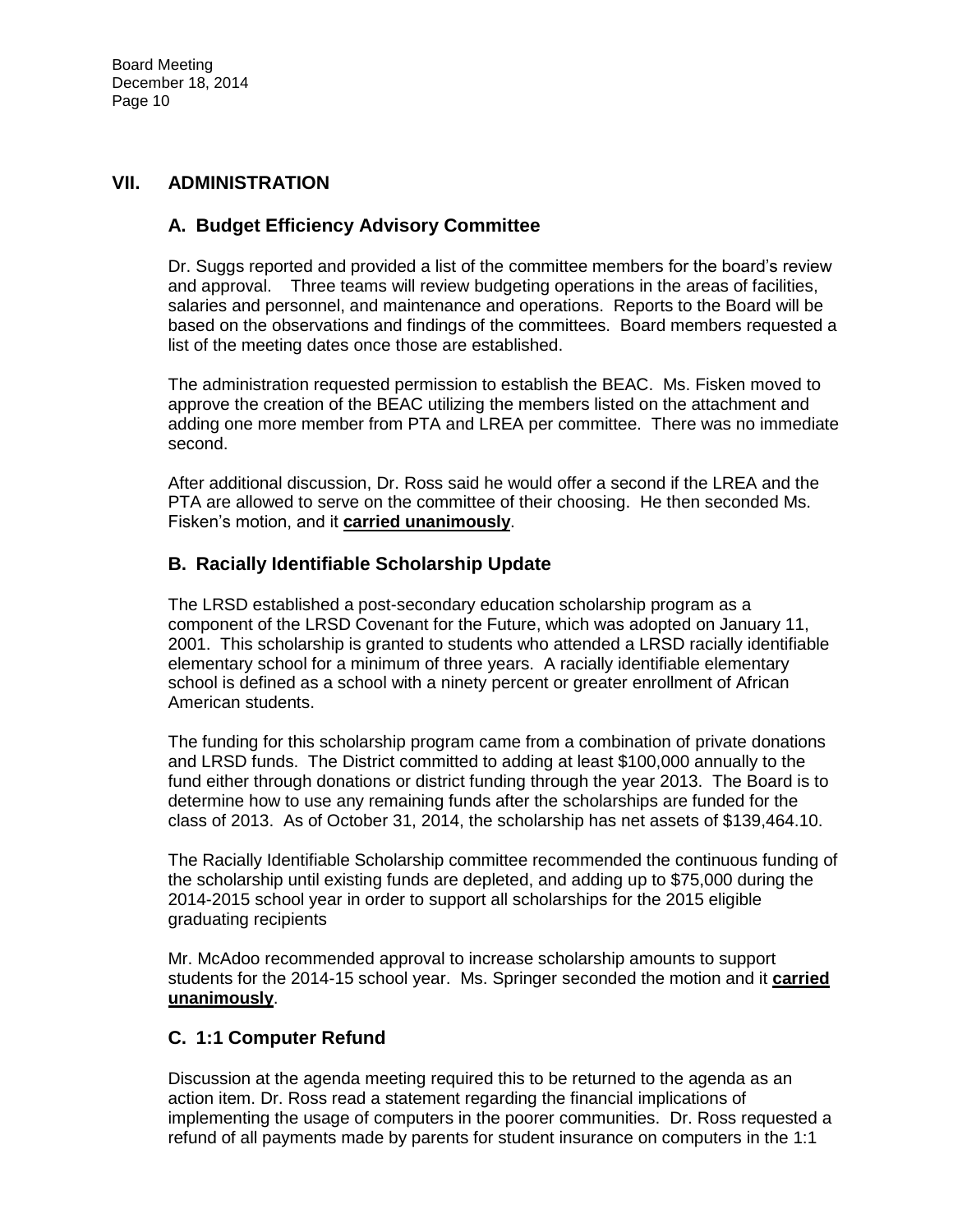program. He believes the collection of money is limiting to some parents, and denies access for some students.

Dr. Ross read a lengthy motion regarding the solicitation of funds for the use of computers by students. A copy of the motion is attached to these minutes. Ms. Springer seconded the motion. There was no vote on the motion.

Dr. Suggs requested additional time to get feedback from the administration before moving forward with this motion. There was discussion regarding the amounts of money that would have to be refunded, and Dr. Ross asked for an agreement that no more money would be collected until the issues are resolved.

Dr. Ross agreed to a modification of the motion and requested the administration provide a response to the concerns included in the motion by the January board meeting. Ms. Springer agreed to the modification with her second. The motion **carried unanimously**.

Mr. McAdoo alleged that the superintendent was not following the directives of the board, and followed with a motion that the superintendent is to follow the directives of the Board. Ms. Springer seconded the motion. There was no vote on the motion.

Ms. Springer moved that any money charged to parents for the computers be refunded immediately. Mr. McAdoo seconded the motion.

Dr. Suggs again recommended waiting for a full report before obligating the District to refund the money. There was additional discussion, with Mr. Bailey responding to questions regarding how the refunds would be processed.

Ms. Fisken asked for clarity from Mr. Heller regarding the payment for insurance on the computers. She also requested information on how other school districts are dealing with this issue. Mr. Adams spoke in support of waiting for a more detailed report before making a decision.

On a call for the vote, the motion **carried 5-2** with Ms. Fisken and Mr. Adams voting no.

The superintendent requested clarity on the intent of the motion, stating that refunding the money to parents who paid for insurance could result in a double payment in some cases. The insurance premiums have already been paid, and there is no way to obtain a refund.

Mr. McAdoo made a motion to defer the previous motion until we get a complete comprehensive report. He asked that the report include as much data along with a rational explanation. Ms. Springer asked for a stipulation that no additional funds would be collected from this time forward. Ms. Springer seconded the motion, and it **carried unanimously.** 

*Ms. Shephard left the meeting at 10:50 p.m.*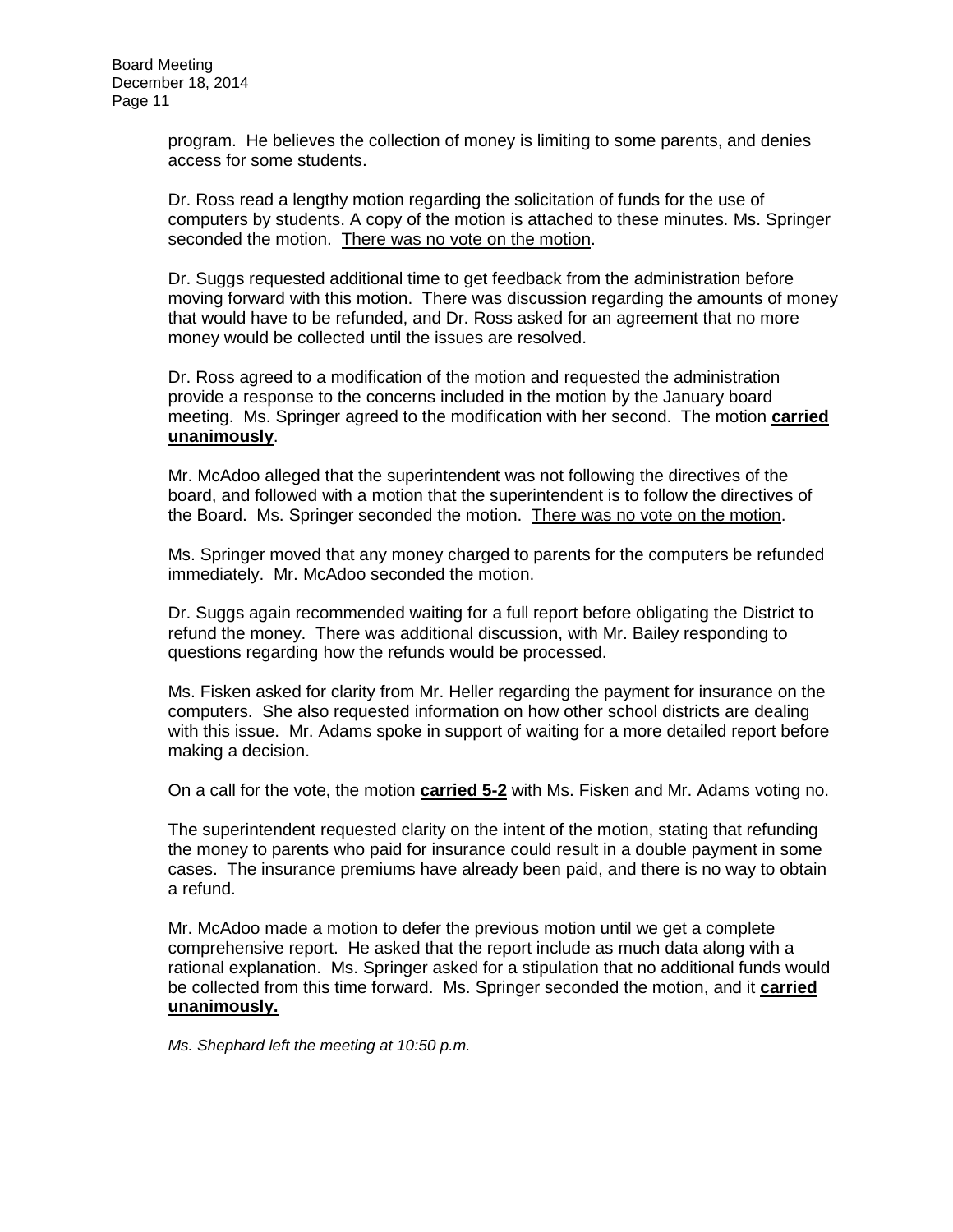#### **VIII. HUMAN RESOURCES**

#### **A. Personnel Changes**

Ms. Springer requested information on the appointment of principals listed in the agenda. The recommendation was to move interim principals into permanent positions at this time. Ms. Springer expressed the opinion that the positions should be readvertised and re-interviewed prior to the permanent appointments. Mr. Burton and Mr. Robinson responded to questions regarding the personal recommendations.

Ms. Fisken made a motion to defer action on administrative appointments from interim principal to permanent principal at Henderson and Forest Heights until January business meeting pending legal guidance, with understanding they will continue as interim principals until he board can seek clarification on the requirements to post vacancies for interim to permanent positions. Mr. McAdoo seconded the motion and it **carried unanimously.**

Routine personnel changes were printed in the board's agenda. Ms. Springer had questions regarding positions listed in the personnel agenda. Mr. Burton and Mr. Robinson responded to questions. Ms. Curry moved to approve the changes as submitted. Mr. McAdoo seconded the motion, and it **carried unanimously**.

*Ms. Fisken left the meeting at 11:08 p.m.*

## **VII. FINANCE & SUPPORT SERVICES**

### **A. Minority and Women Business Enterprise (MBE/WBE) Monthly Report**

The report was printed in the board's agenda. There were no additional questions. Mr.

#### **B. Monthly Financial Statements**

Mr. Bailey responded to specific questions from Ms. Springer regarding line item details within the budget.

#### **VIII. CLOSING REMARKS**

#### **A. Announcements & Reminders**

Ms. Smith announced the presentation of a check yesterday to United Way in the amount of \$58,000, representing contributions made by LRSD employees.

The holiday break begins tomorrow with students returning on January  $6<sup>th</sup>$ .

Open enrollment will run from January 26<sup>th</sup> through February 6<sup>th</sup>.

#### **B. Superintendent's Comments**

Dr. Suggs wished the listeners a safe and happy holiday and a happy new year.